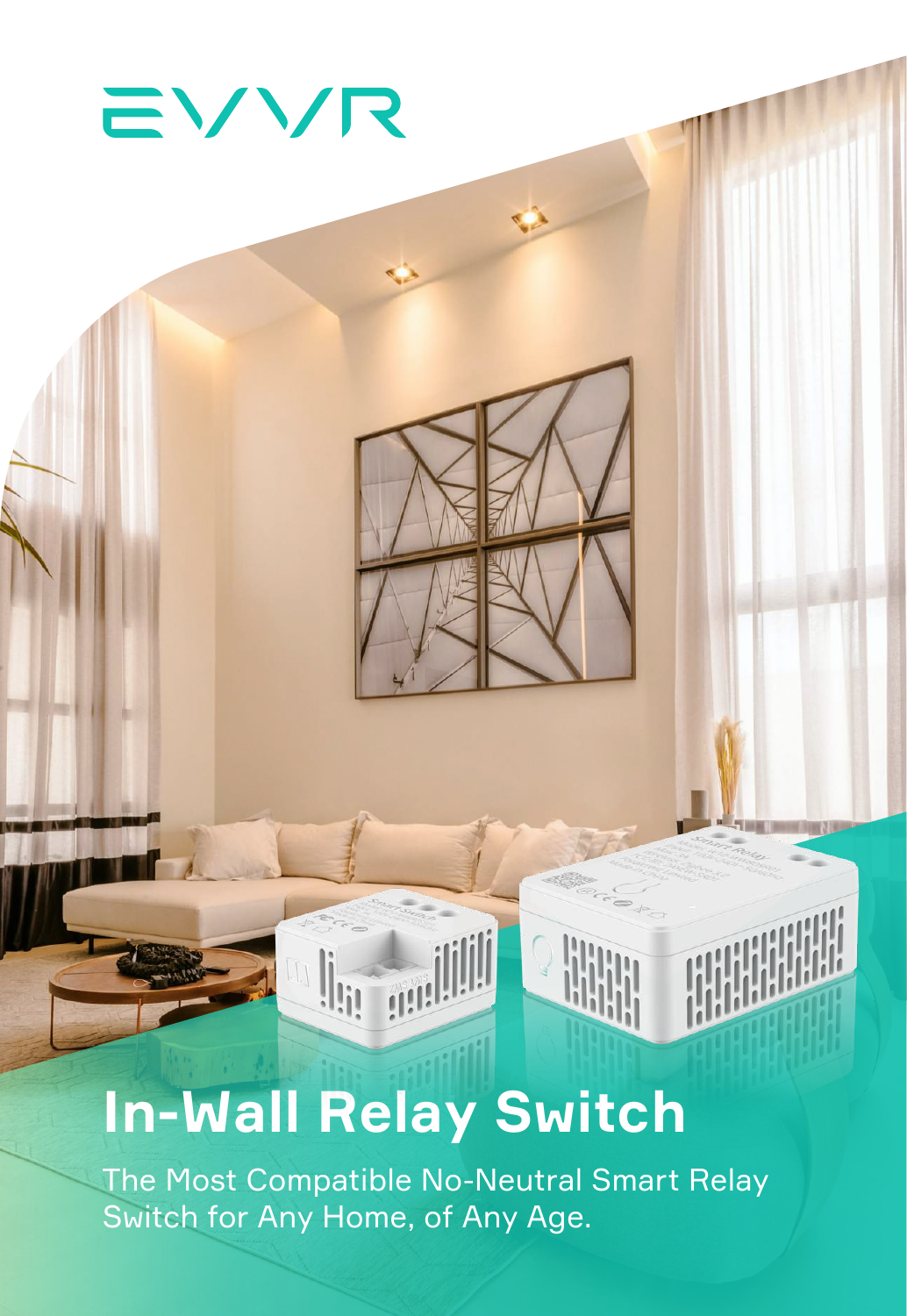#### **Overview**

Evvr In-Wall Relay Switch is a revolutionary no-neutral smart lighting product designed for every home, of any age, both new-build and retrofitting projects.

Comprised of a smart relay and a smart switch innovatively, Evvr In-Wall Relay Switch supports all kinds of wall switches and can convert any single or multi-bulb setup into an intelligent lighting system.





• Smart Switch

# **Control Your Lighting Anytime, Anywhere**

Control your lights and more with your conventional wall switches or wirelessly with a voice via Siri, with a tap, or Evvr App, whether you areat home, in the office, or on vacation.





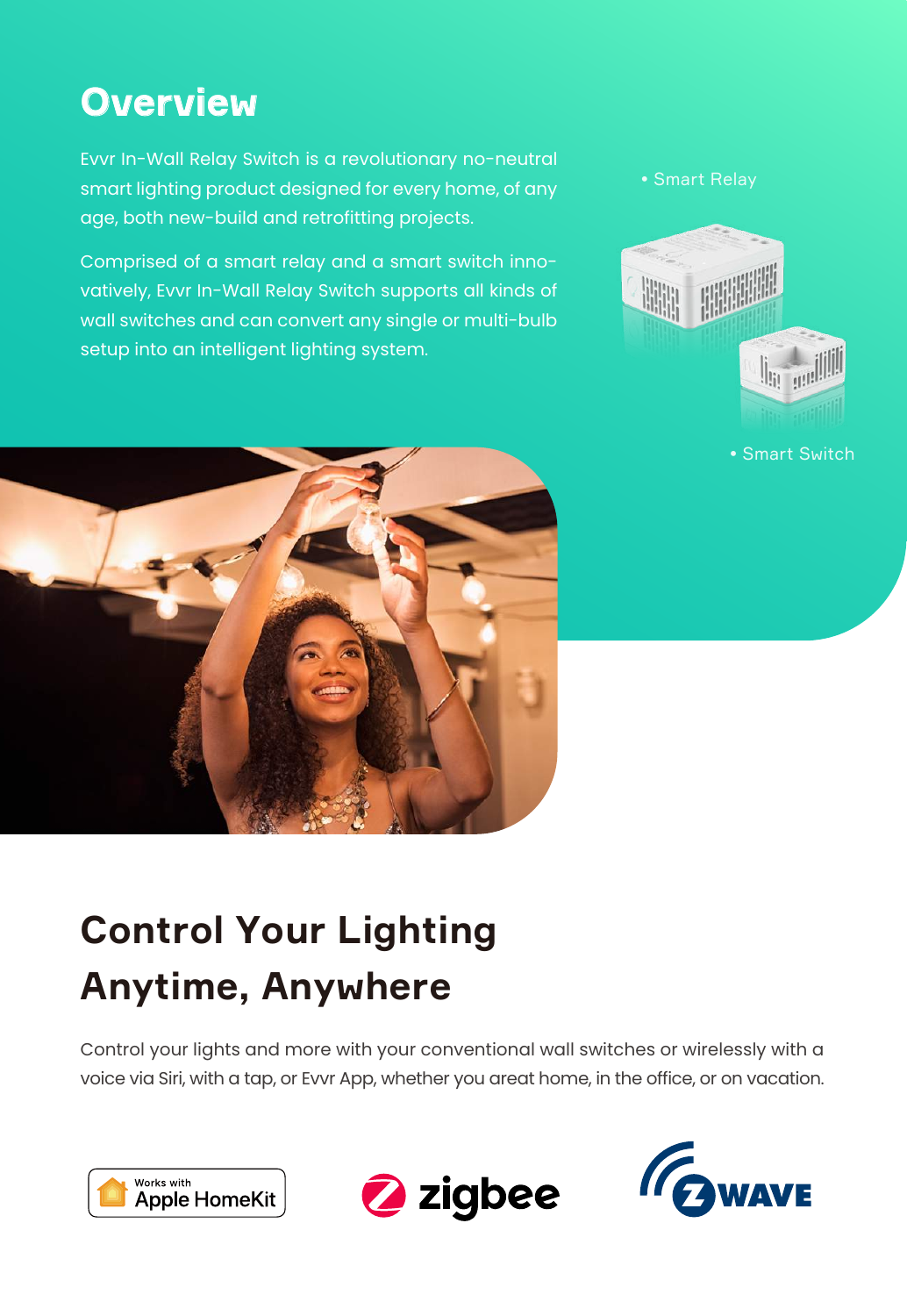

# **Unique Split Design for Expanded Functionality**



Without pairing with the Smart Switch part, the Smart Relay performs as an independent device that adds wireless(HomeKit Wi-Fi/Zigbee/Z-Wave) connectivities to your lights and turns regular light bulbs into smart controlled lights. And the Smart Switch is an optional add-on that connects the Smart Relay and your wall switches for expanded functionality:

Whether the physical wall switch is on or off, the power is constantly on at the Smart Relay for it to remain always connected and online, thus you can always access and control your connected lights via apps or voice commands wirelessly.

#### **No Neutral, No Problem**

Unlike other home smart light switches, the In-Wall Relay Switch is a no neutral wire required smart switch. Without requiring a neutral wire, a vast number of people around the world can enjoy the convenience of smart lights, without spending a fortune to rewire the electrical wires inside walls and ceilings.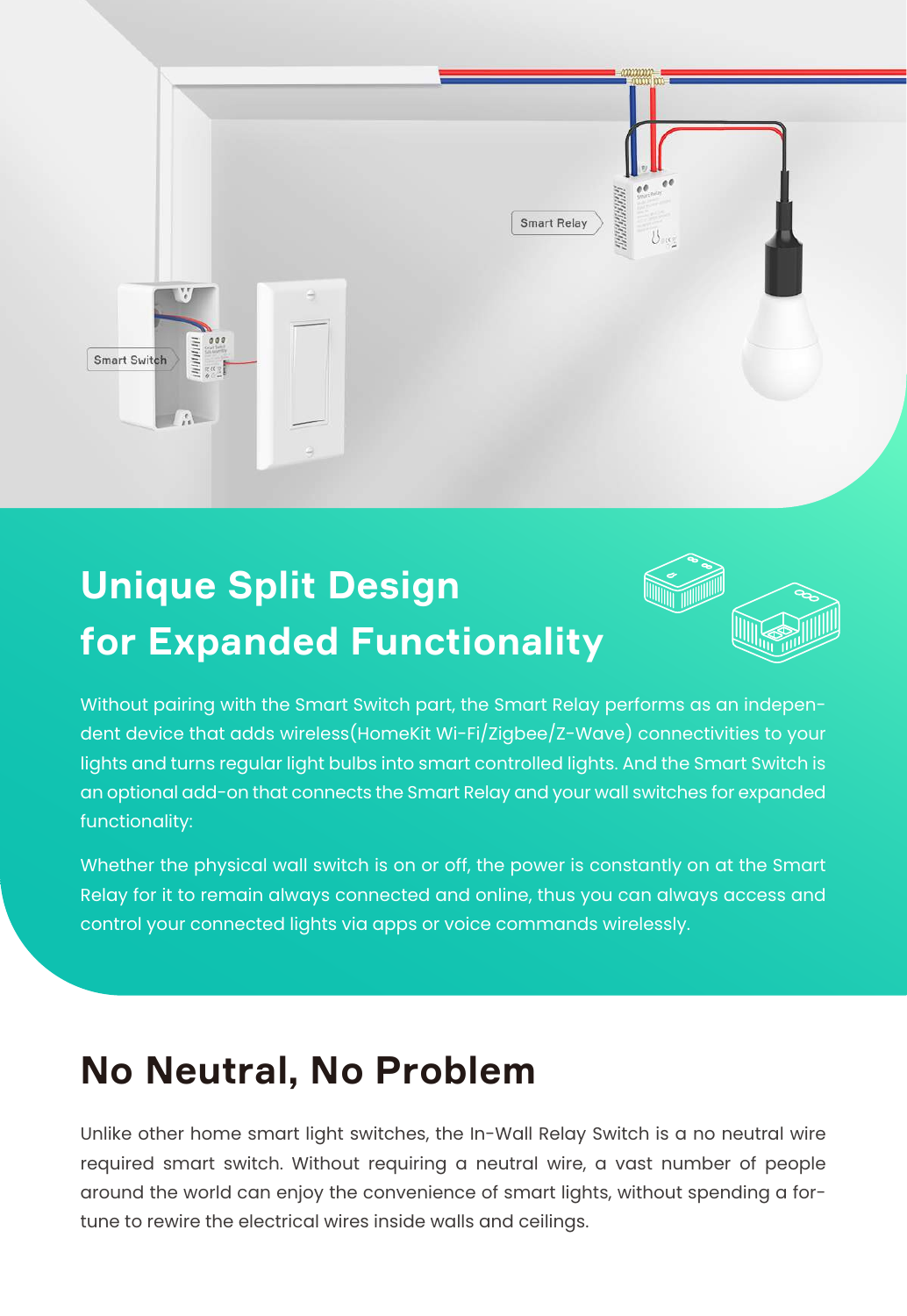

#### **Make Any Bulbs Smart**

It works with all kinds of regular bulbs: incandescent, halogen, fluorescent, and LED bulbs. Convert your whole lighting setup to a smart lighting system without replacing a single bulb no matter what type or what shape it is.

#### **Works with All Wall Switches**

In-Wall Relay Switch works with all types of wall switches: toggle switches, momentary push buttons, and smart remote buttons. You can enjoy the convenience of smart lighting without the need of changing your original light wall switches.



#### **Exceptionally Small**

The Smart Switch part of the product is kept exceptionally small. 2 Smart Switches can fit in any electrical box to support up to 4-gang panel switches.



### **Hardwired 3-Way and 4-Way Control**

In-Wall Relay Switch enables you to control your lights wirelessly and by using the traditional switch panels at the same time. Supporting hardwired 3-Way or 4-Way system, you can control same light fixture from multiple conventional switch panels. In addition, you can also control various light fixtures from one location.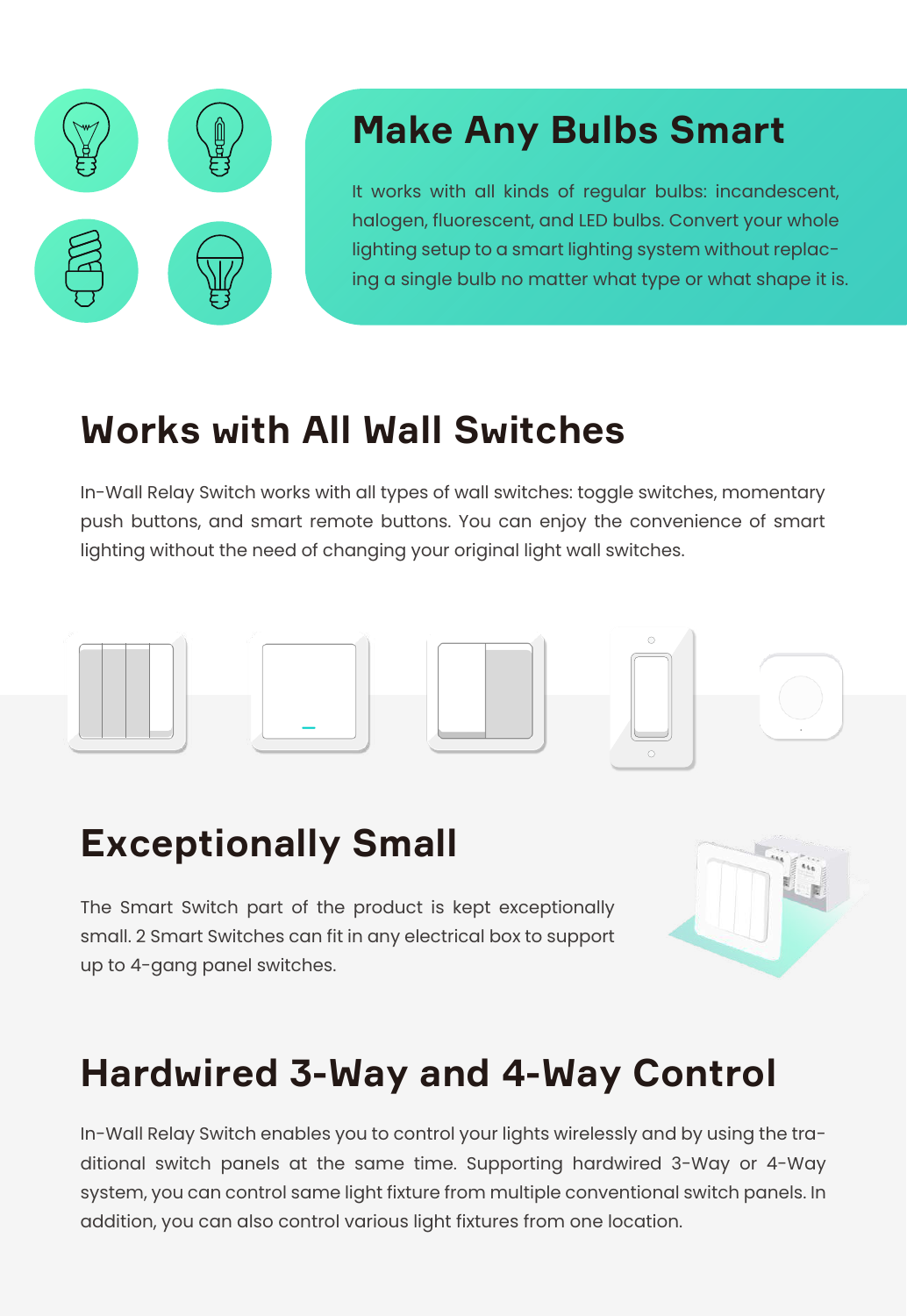# **Intuitive Voice Control**

Enjoy the hands-free convenience of controlling lights at home with a voice. You could use your favorite voice assistants like Apple Siri, Amazon Alexa, SmartThings or Google Assistant, based on the hubs you use.



## **Built-in Power Failure Memory**

In-Wall Relay Switch memorizes the state of the light bulbs before a power outage——if light bulb was off before the power outage, it will remain off after power comes in again.

# **A Higher Level of Convenience, Safety, and Reliability for Versatile Scenes**

In-Wall Relay Switch has been trusted with various certificates from different regions, e.g. CE, FCC, UKCA, RoSH, WEEE.

> UK<br>CA  $CE$  FC

The unique patented design allows it to work with the most energy-efficient light bulbs and eliminated safety issues with other smart relay switch products such as electrical leakage during installation and light flickering while working with the low-wattage light bulbs. With no requirement of a neutral wire, In-Wall Relay Switch can work with any house including older houses without a neutral wire present.

\* For use in houses built before the 1980s.



Residential Workspace











Lighting Curtain Control



Hospitality Healthcare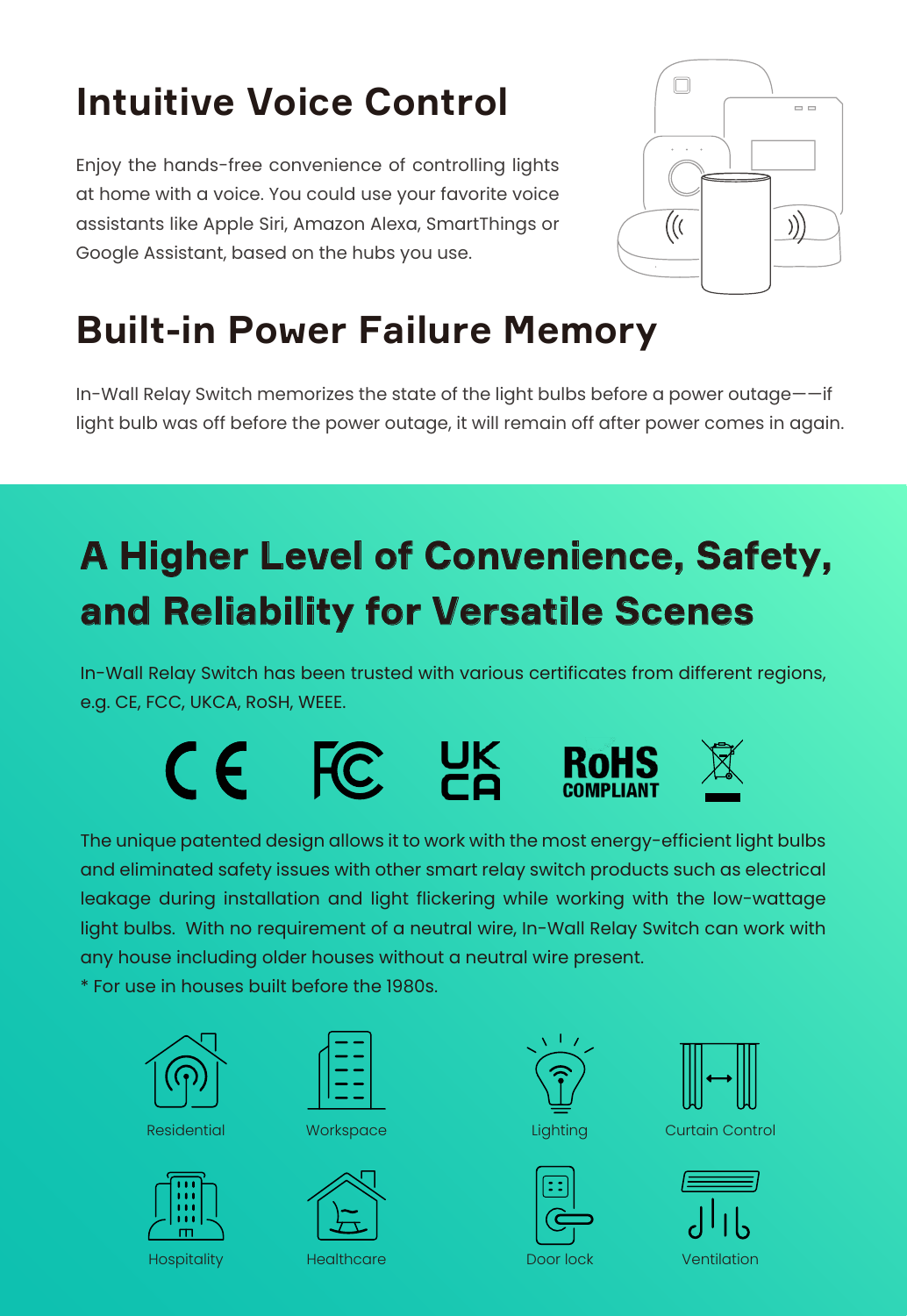# **Technical Specifications**

| <b>Smart Relay</b>           |                                                                                      |
|------------------------------|--------------------------------------------------------------------------------------|
| Model                        | SRB01/SRZW01/SRHW01                                                                  |
| Product Size (L*W*H)         | 59.4mm * 39.3mm * 21.2mm (2.34in. x 1.55in. x 0.83in.)                               |
| <b>Material</b>              | <b>Plastic</b>                                                                       |
| Color                        | <b>White</b>                                                                         |
| Weight                       | 52g                                                                                  |
| <b>Input Voltage</b>         | AC 85V~245V                                                                          |
| <b>Power Consumption</b>     | Zigbee:<br>Stand by: 0.5W<br>Working: 0.9W + load power                              |
|                              | Z-Wave:<br>Stand by: 0.4W<br>Working: 0.8W + load power                              |
|                              | <b>Homekit:</b><br>Stand by: 0.65W<br>Working: 1.1W + load power                     |
| Max. Load Power              | AC 110V/300W<br>AC 220V/600W                                                         |
| Min. Load Power              | No limit                                                                             |
| <b>Compatible Load Types</b> | Incandescent bulbs,<br>Halogen bulbs,<br>Fluorescent lamps,<br><b>LED</b>            |
| <b>Wireless Connectivity</b> | Zigbee 2.4GHz<br>Z-Wave 865.2MHz to 926.3MHz<br>Wi-Fi 2.4GHz                         |
| <b>RF Characteristics</b>    | Zigbee:<br>2.4GHz<br>Range: 30m/indoor,60m/outdoor<br>Internal antenna               |
|                              | Z-Wave:<br>865.2MHz to 926.3MHz<br>Range: 30m/indoor,60m/outdoor<br>Internal antenna |
|                              | <b>Homekit Wi-Fi:</b><br>2.4GHz<br>Range: 50m/indoor,80m/outdoor<br>Internal antenna |
| Temperature                  | Operating:0~40°C<br>Storage:-20~85°C                                                 |
| <b>Ambient Humidity</b>      | $5 - 85%$                                                                            |